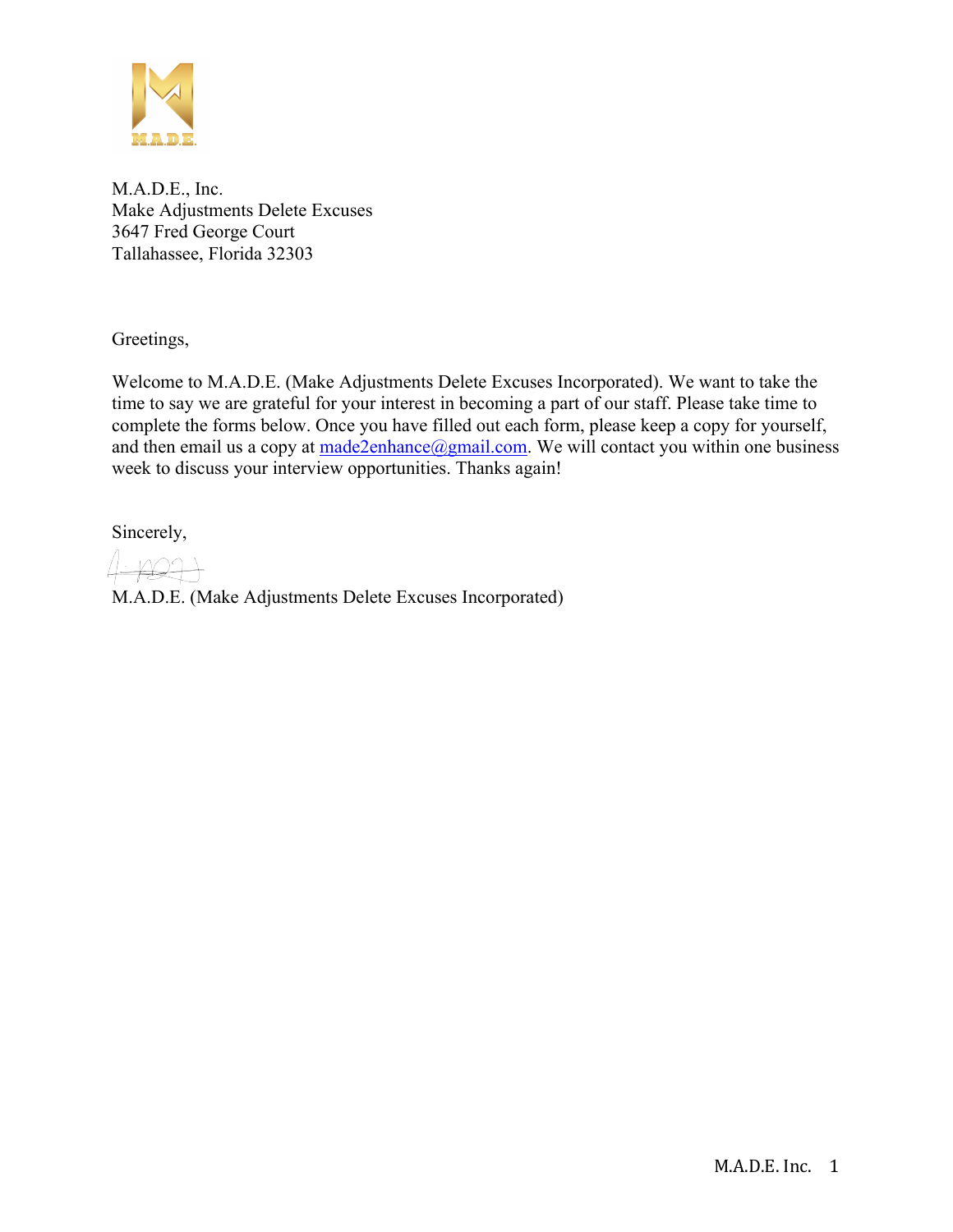#### **JOB APPLICATION FORM**

#### **APPLICANT SECTION**

| Position applied for:                                         |  |         |                               |            |                |
|---------------------------------------------------------------|--|---------|-------------------------------|------------|----------------|
|                                                               |  |         |                               |            |                |
| <b>Personal details</b>                                       |  |         |                               |            |                |
| Given name:                                                   |  |         | Family name:                  |            |                |
| Preferred name:                                               |  |         |                               |            |                |
| Address:                                                      |  |         |                               |            |                |
|                                                               |  |         |                               |            |                |
| Telephone<br>Daytime:                                         |  |         |                               | Mobile:    |                |
| Email:                                                        |  |         |                               |            |                |
|                                                               |  |         |                               |            |                |
| <b>Current qualifications</b>                                 |  |         |                               |            |                |
| <b>Qualification title</b>                                    |  |         | Institution/training provider |            | Year completed |
|                                                               |  |         |                               |            |                |
|                                                               |  |         |                               |            |                |
|                                                               |  |         |                               |            |                |
| Are you currently undertaking study/training?<br>(tick one)   |  |         |                               | Yes        | <b>No</b>      |
| If yes, course/program name:                                  |  |         |                               |            |                |
| Full<br>Part<br>(tick one)<br><b>Distance</b><br>time<br>time |  |         |                               |            | Other          |
|                                                               |  |         |                               |            |                |
| <b>Previous employment (most recent first)</b>                |  |         |                               |            |                |
|                                                               |  |         |                               |            | Office use     |
| Employer name/                                                |  | Dates   | Position                      | Reason for | check          |
| establishment                                                 |  | from/to | held                          | leaving    | initial/date   |
|                                                               |  |         |                               |            |                |
|                                                               |  |         |                               |            |                |
|                                                               |  |         |                               |            |                |
| Do you agree to have referees contacted in relation           |  |         |                               |            |                |

| to this application? (tick one)                                          | II Yes | II No |
|--------------------------------------------------------------------------|--------|-------|
| (Reference checks will be conducted legally in an ethical manner and all |        |       |
| information derived will remain confidential.)                           |        |       |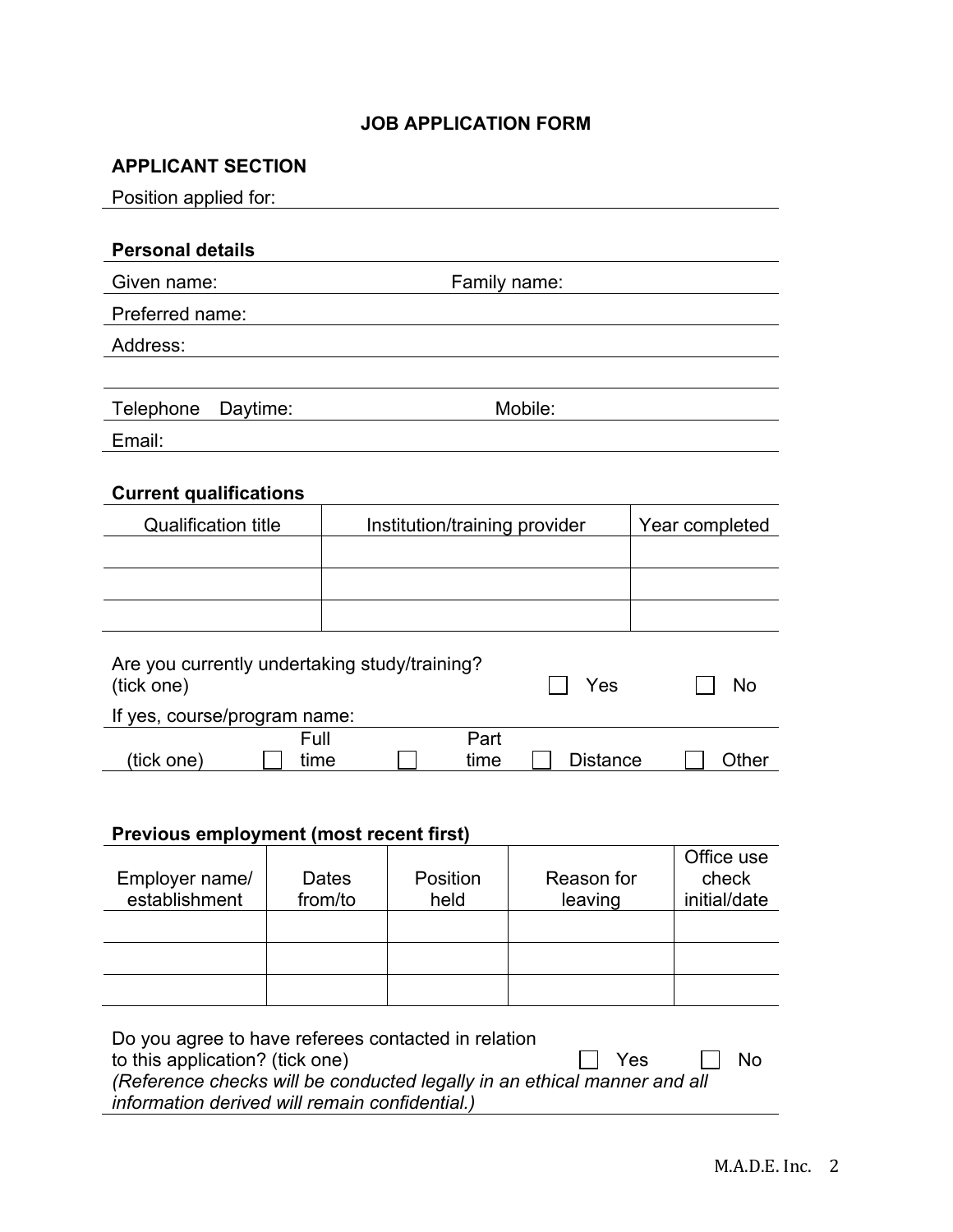Please provide details of three people who can speak on your behalf regarding your work history.

| Name | Contact No. | Position held/working<br>relationship<br>(eg supervisor) | Office use<br>check<br>initial/date |
|------|-------------|----------------------------------------------------------|-------------------------------------|
|      |             |                                                          |                                     |
|      |             |                                                          |                                     |
|      |             |                                                          |                                     |

| What type of work are you            |           |           |        |  |
|--------------------------------------|-----------|-----------|--------|--|
| available for? (tick one)            | Full time | Part time | Casual |  |
| When will you be available for work? |           |           |        |  |

Please provide any other information that you identify as being pertinent to this application (eg medical conditions, disabilities)

#### **Declaration**

I declare that, to the best of my knowledge, the information given is true and correct. I understand that inaccurate, misleading or untrue statements or knowingly withheld information may result in termination of employment with this organization. I understand that this application does not constitute an offer of employment. I understand that, in some cases, police and credit checks will be required and I will be notified if this applies to this application.

Signed: Date: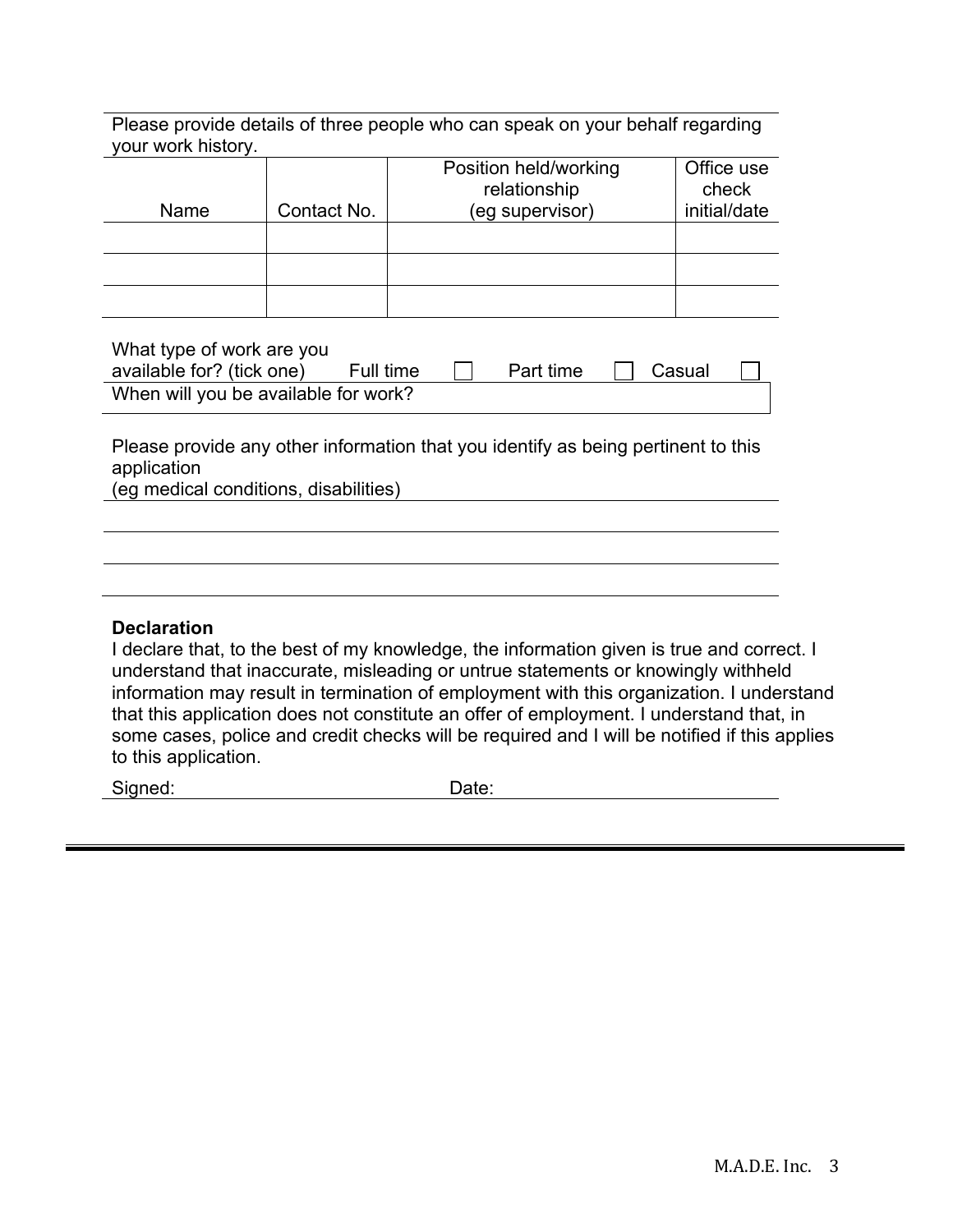|                                 | Confidential - reference checks For office use only |     |                  |         |      |
|---------------------------------|-----------------------------------------------------|-----|------------------|---------|------|
| Reference                       | Comments                                            |     | Would re-employ? | Initial | Date |
| name                            |                                                     | Yes | <b>No</b>        |         |      |
|                                 |                                                     |     |                  |         |      |
|                                 |                                                     |     |                  |         |      |
|                                 |                                                     |     |                  |         |      |
| <b>Action</b>                   |                                                     |     |                  |         |      |
| Interview arranged for:         |                                                     |     |                  |         |      |
| Offer of employment made        |                                                     |     |                  |         |      |
| Position:                       |                                                     |     |                  |         |      |
| Letter of advice sent:          |                                                     | By: |                  |         |      |
| Letter of appointment signed:   |                                                     | By: |                  |         |      |
| Induction due on:               |                                                     |     |                  |         |      |
| Payroll details entered:        |                                                     | By: |                  |         |      |
| Probationary period expires on: |                                                     |     |                  |         |      |
| <b>Notes</b>                    |                                                     |     |                  |         |      |
| <b>Application unsuccessful</b> |                                                     |     |                  |         |      |
| Letter of advice sent:          |                                                     | By: |                  |         |      |
| Application to be destroyed on: |                                                     |     |                  |         |      |
| <b>Notes</b>                    |                                                     |     |                  |         |      |

### **EMPLOYER SECTION**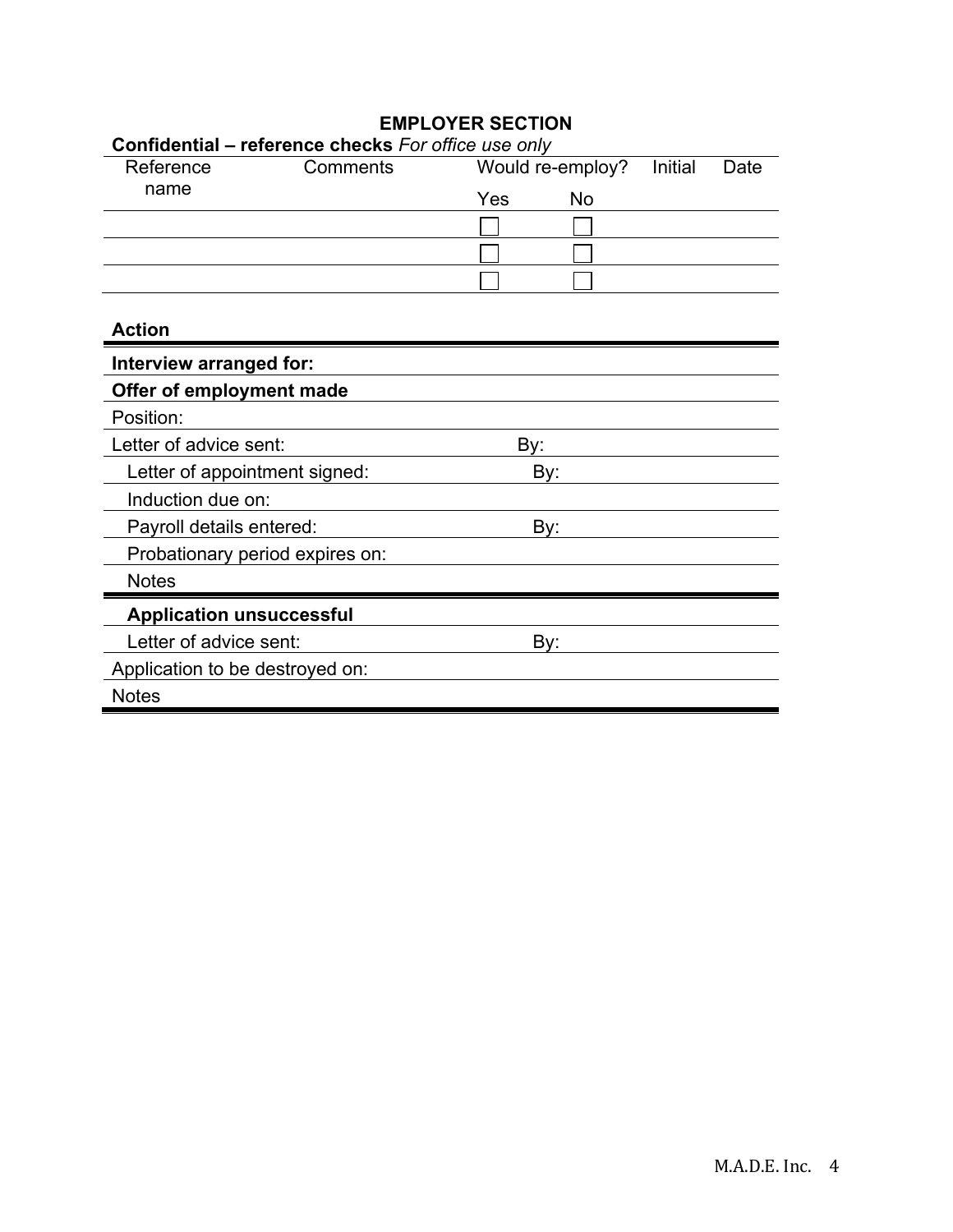#### **Consent to Perform Criminal & Credit History / Background Checks** In Compliance with the FCRA (Fair Credit Reporting Act)

|                        | Last Name:____________________________First Name:_______________________________Middle Name/Initial:__________                                                                                                                                                                                                                                                                                                                                                                                                                |  |                                                                                                                                                                                                                                                                                                                                                                                                                                                                                                                                                                                                                                                                                                                                                                       |
|------------------------|-------------------------------------------------------------------------------------------------------------------------------------------------------------------------------------------------------------------------------------------------------------------------------------------------------------------------------------------------------------------------------------------------------------------------------------------------------------------------------------------------------------------------------|--|-----------------------------------------------------------------------------------------------------------------------------------------------------------------------------------------------------------------------------------------------------------------------------------------------------------------------------------------------------------------------------------------------------------------------------------------------------------------------------------------------------------------------------------------------------------------------------------------------------------------------------------------------------------------------------------------------------------------------------------------------------------------------|
|                        | Maiden or other name(s) used in any and all other records of birth or records of residence.                                                                                                                                                                                                                                                                                                                                                                                                                                   |  |                                                                                                                                                                                                                                                                                                                                                                                                                                                                                                                                                                                                                                                                                                                                                                       |
|                        |                                                                                                                                                                                                                                                                                                                                                                                                                                                                                                                               |  |                                                                                                                                                                                                                                                                                                                                                                                                                                                                                                                                                                                                                                                                                                                                                                       |
|                        |                                                                                                                                                                                                                                                                                                                                                                                                                                                                                                                               |  |                                                                                                                                                                                                                                                                                                                                                                                                                                                                                                                                                                                                                                                                                                                                                                       |
|                        | **Date of Birth:______________Social Security Number_______________________**Gender:____**Race:_________                                                                                                                                                                                                                                                                                                                                                                                                                      |  |                                                                                                                                                                                                                                                                                                                                                                                                                                                                                                                                                                                                                                                                                                                                                                       |
|                        | *AS SHOWN ON THE ORIGINAL APPLICATION<br>**TO BE USED FOR CRIMINAL & CREDIT HISTORY CHECKS ONLY AND NOT A PART OF THE PERSONNEL FILE.                                                                                                                                                                                                                                                                                                                                                                                         |  |                                                                                                                                                                                                                                                                                                                                                                                                                                                                                                                                                                                                                                                                                                                                                                       |
| I,                     | am an applicant for employment / volunteerism with Company and have been advised<br>provided the name, address and telephone number of the reporting agency as well as the nature, substance and source of all information.<br>The following are my responses to questions about my criminal history (if any).<br>1. Fest No Have you ever been convicted or plead guilty before a court for any federal, state or<br>municipal criminal offense? (exclude minor traffic misdemeanors). If yes, please provide details below. |  | that as a part of the application process, the company conducts a criminal and credit history background check. I do hereby consent to the company<br>use of any information provided during the application process in performing the criminal and credit history check. The company has informed me<br>that I have the right to review and challenge any negative information that would adversely impact a decision to offer employment / volunteerism.<br>In addition, I have been informed that I will have a reasonable opportunity to clear up any mistaken information reported within a reasonable time<br>frame established within the sole discretion of the company. Under the Fair Credit Reporting Act, I have been advised that upon request I will be |
|                        | State:_________________County:_______________________Date of Offense:___/___/___                                                                                                                                                                                                                                                                                                                                                                                                                                              |  |                                                                                                                                                                                                                                                                                                                                                                                                                                                                                                                                                                                                                                                                                                                                                                       |
| Details of Conviction: |                                                                                                                                                                                                                                                                                                                                                                                                                                                                                                                               |  |                                                                                                                                                                                                                                                                                                                                                                                                                                                                                                                                                                                                                                                                                                                                                                       |
|                        | 2. ___Yes___No Have you ever received deferred adjudication or similar disposition for any federal, state or<br>municipal offense? If yes, please provide details below.                                                                                                                                                                                                                                                                                                                                                      |  |                                                                                                                                                                                                                                                                                                                                                                                                                                                                                                                                                                                                                                                                                                                                                                       |
|                        | State:_________________County:_______________________Date of Offense:_______________________________                                                                                                                                                                                                                                                                                                                                                                                                                          |  |                                                                                                                                                                                                                                                                                                                                                                                                                                                                                                                                                                                                                                                                                                                                                                       |
| Details of Conviction: |                                                                                                                                                                                                                                                                                                                                                                                                                                                                                                                               |  |                                                                                                                                                                                                                                                                                                                                                                                                                                                                                                                                                                                                                                                                                                                                                                       |
| municipal offense?     | 3. Pes_No Have you ever received probation or community supervision for any federal, state or                                                                                                                                                                                                                                                                                                                                                                                                                                 |  |                                                                                                                                                                                                                                                                                                                                                                                                                                                                                                                                                                                                                                                                                                                                                                       |
|                        | State:_________________County:________________________Date of Offense:____/____/____                                                                                                                                                                                                                                                                                                                                                                                                                                          |  |                                                                                                                                                                                                                                                                                                                                                                                                                                                                                                                                                                                                                                                                                                                                                                       |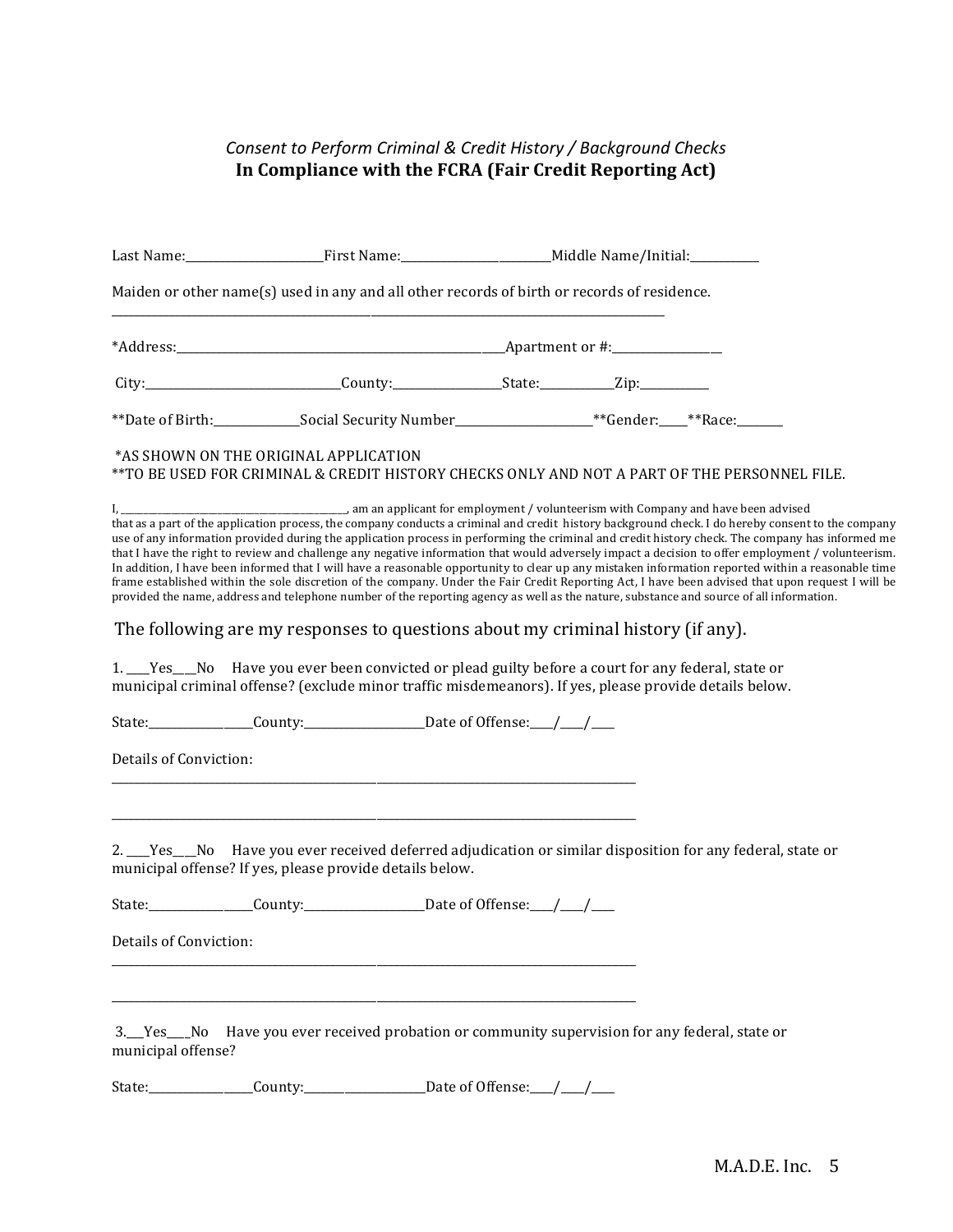Details of Conviction:

Applicant Signature

Date

 $\overline{a}$ 

 $\overline{\phantom{a}}$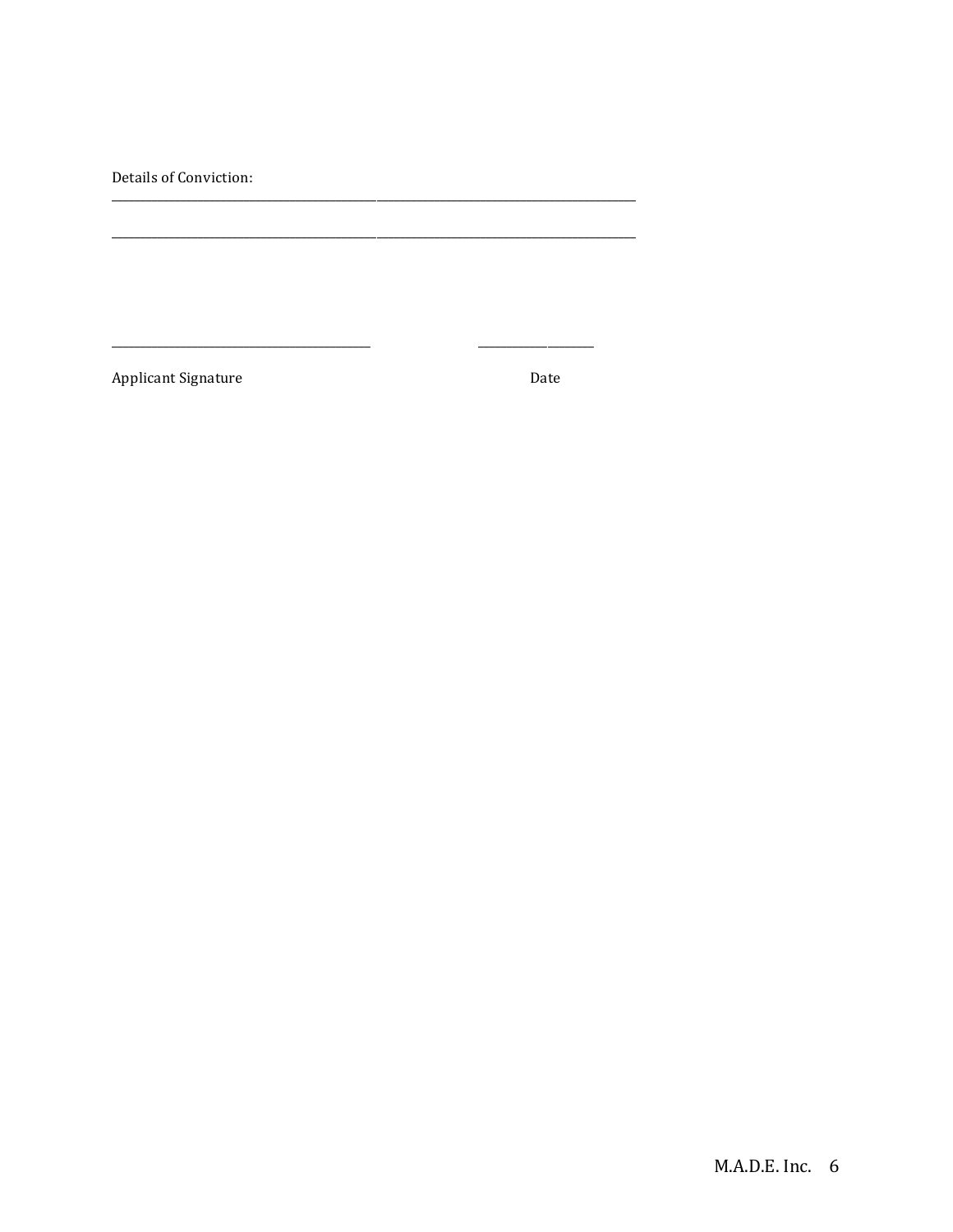# Medical History Form

| Name:<br><u> 1989 - Johann John Stone, mars eta bainar eta bainar eta baina eta baina eta baina eta baina eta baina eta b</u>                                                                                                       |                           | Date:                                            |
|-------------------------------------------------------------------------------------------------------------------------------------------------------------------------------------------------------------------------------------|---------------------------|--------------------------------------------------|
| Telephone:                                                                                                                                                                                                                          |                           |                                                  |
| Date of Birth: Age: Height:                                                                                                                                                                                                         |                           | Weight:                                          |
| In Case of Emergency Contact:                                                                                                                                                                                                       |                           |                                                  |
|                                                                                                                                                                                                                                     |                           | Phone: $\_\_$                                    |
|                                                                                                                                                                                                                                     |                           | Specialty:                                       |
| Physician: <u>National Phone:</u> National Phone: National Phone: National Phone: National Phone: National Phone: National Phone: National Phone: National Phone: National Phone: National Phone: National Phone: National Phone: N |                           |                                                  |
| Are you currently under a doctor's care:                                                                                                                                                                                            |                           | $Yes \Box$<br>$\overline{\phantom{0}}$ No $\Box$ |
| If yes, explain: When was the last time you had a physical examination?                                                                                                                                                             |                           |                                                  |
|                                                                                                                                                                                                                                     |                           |                                                  |
| Have you ever had an exercise stress test:                                                                                                                                                                                          | Yes  <br>$\overline{N_0}$ | Don't Know                                       |
| If yes, were the results:                                                                                                                                                                                                           |                           | Normal $\vert \vert$<br>Abnormal                 |
| Do you take any medications on a regular basis?                                                                                                                                                                                     |                           | $Yes \mid \; \;  $<br>N <sub>0</sub>             |
| If yes, please list medications and reasons for taking:                                                                                                                                                                             |                           |                                                  |
| Have you been recently hospitalized?                                                                                                                                                                                                |                           | Yes  <br>No                                      |
| If yes, explain:<br><u> 1980 - Johann Stoff, fransk politik (d. 1980)</u>                                                                                                                                                           |                           |                                                  |
| Do you smoke?                                                                                                                                                                                                                       |                           | N <sub>o</sub><br><b>Yes</b>                     |
| Are you pregnant?                                                                                                                                                                                                                   |                           | Yes<br>No <sub>1</sub>                           |
| Do you drink alcohol more than three times/week?                                                                                                                                                                                    |                           | Yes<br>N <sub>0</sub>                            |
| Is your stress level high?                                                                                                                                                                                                          |                           | Yes<br>No <sub>1</sub>                           |
| Are you moderately active on most days of the week?                                                                                                                                                                                 |                           | Yes<br>$\overline{N_0}$                          |
| Do you have:                                                                                                                                                                                                                        |                           |                                                  |
| High blood pressure?                                                                                                                                                                                                                |                           | N <sub>o</sub><br>Yes                            |
| High cholesterol?                                                                                                                                                                                                                   |                           | Yes<br>N <sub>0</sub>                            |
| Diabetes?                                                                                                                                                                                                                           |                           | No<br>Yes                                        |
| Have parents or siblings who, prior to age 55 had:                                                                                                                                                                                  |                           | Yes<br>N <sub>o</sub>                            |
| A heart attack?                                                                                                                                                                                                                     |                           | Yes<br>N <sub>0</sub>                            |
| A stroke?                                                                                                                                                                                                                           |                           | Yes<br>N <sub>0</sub>                            |
| High blood pressure?                                                                                                                                                                                                                |                           | Yes<br>N <sub>0</sub>                            |
| High cholesterol?                                                                                                                                                                                                                   |                           | Yes<br>N <sub>o</sub>                            |
| Known heart disease?                                                                                                                                                                                                                |                           | Yes<br>N <sub>o</sub>                            |
| Rheumatic heart disease?                                                                                                                                                                                                            |                           | Yes<br>No                                        |
| A heart murmur?                                                                                                                                                                                                                     |                           | Yes [<br>$\rm{No}$                               |
| Chest pain with exertion?                                                                                                                                                                                                           |                           | N <sub>0</sub><br>Yes                            |
| Irregular heart beat or palpitations?                                                                                                                                                                                               |                           | N <sub>0</sub><br>Yes                            |
| Lightheadedness or do you faint?                                                                                                                                                                                                    |                           | Yes<br>N <sub>0</sub>                            |
| Unusual shortness of breath?                                                                                                                                                                                                        |                           | Yes<br>N <sub>0</sub>                            |
| Cramping pains in legs or feet?                                                                                                                                                                                                     |                           | Yes<br>No                                        |
| Emphysema?                                                                                                                                                                                                                          |                           | Yes<br>N <sub>0</sub>                            |
| Other metabolic disorders (thyroid, kidney, etc.)?                                                                                                                                                                                  |                           | N <sub>0</sub><br>Yes                            |
| Epilepsy?                                                                                                                                                                                                                           |                           | Yes<br>N <sub>0</sub>                            |
| Asthma?                                                                                                                                                                                                                             |                           | N <sub>0</sub><br>Yes                            |
| Back pain: upper, middle, lower?                                                                                                                                                                                                    |                           | Yes<br>N <sub>0</sub>                            |
| Other joint pain (explain on back of form)?                                                                                                                                                                                         |                           | N <sub>0</sub><br>Yes                            |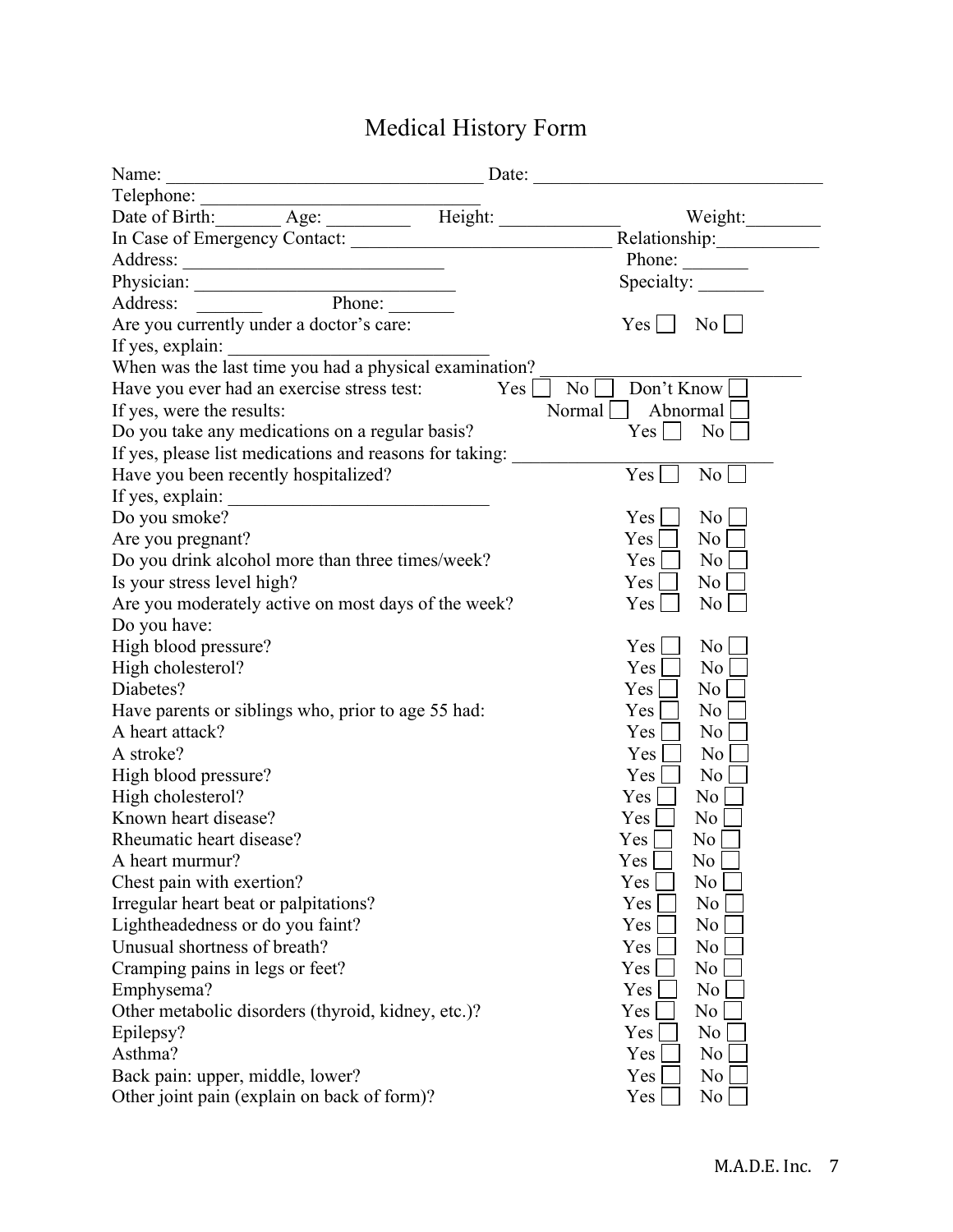## Muscle pain, an injury, or allergies (explain)?

| –∙ |  |
|----|--|
|    |  |

To the best of my knowledge, the above information is true.

Signature \_\_\_\_\_\_\_\_\_\_\_\_\_\_\_\_\_\_\_\_\_\_\_\_\_\_\_\_

Date\_\_\_\_\_\_\_\_\_\_\_\_\_\_\_\_\_\_\_\_\_\_\_\_\_\_\_\_ Witness \_\_\_\_\_\_\_\_\_\_\_\_\_\_\_\_\_\_\_\_\_\_\_\_\_\_\_\_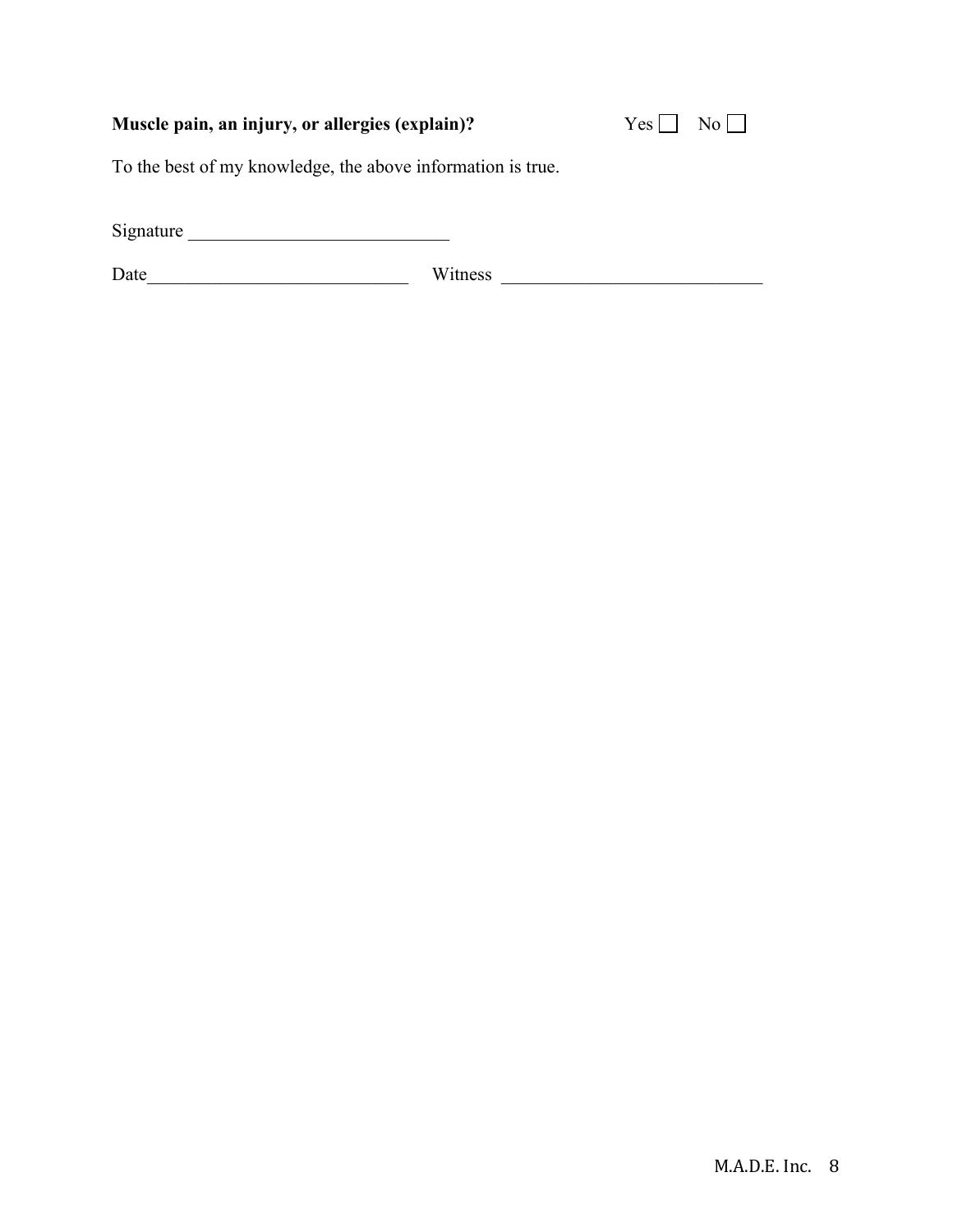# Exercise Questionnaire

- 1. Do you exercise or play a sport for at least thirty minutes three or more time a week?
- 2. Do you warm up and cool down by stretching before and after exercising?
- 3. Do you fall into the appropriate weight category for someone your height and gender?
- 4. In general, are you pleased with the condition of your body?
- 5. Are you satisfied with your current level of energy?

.

6. Do you use the stairs rather than escalators of elevators whenever possible?